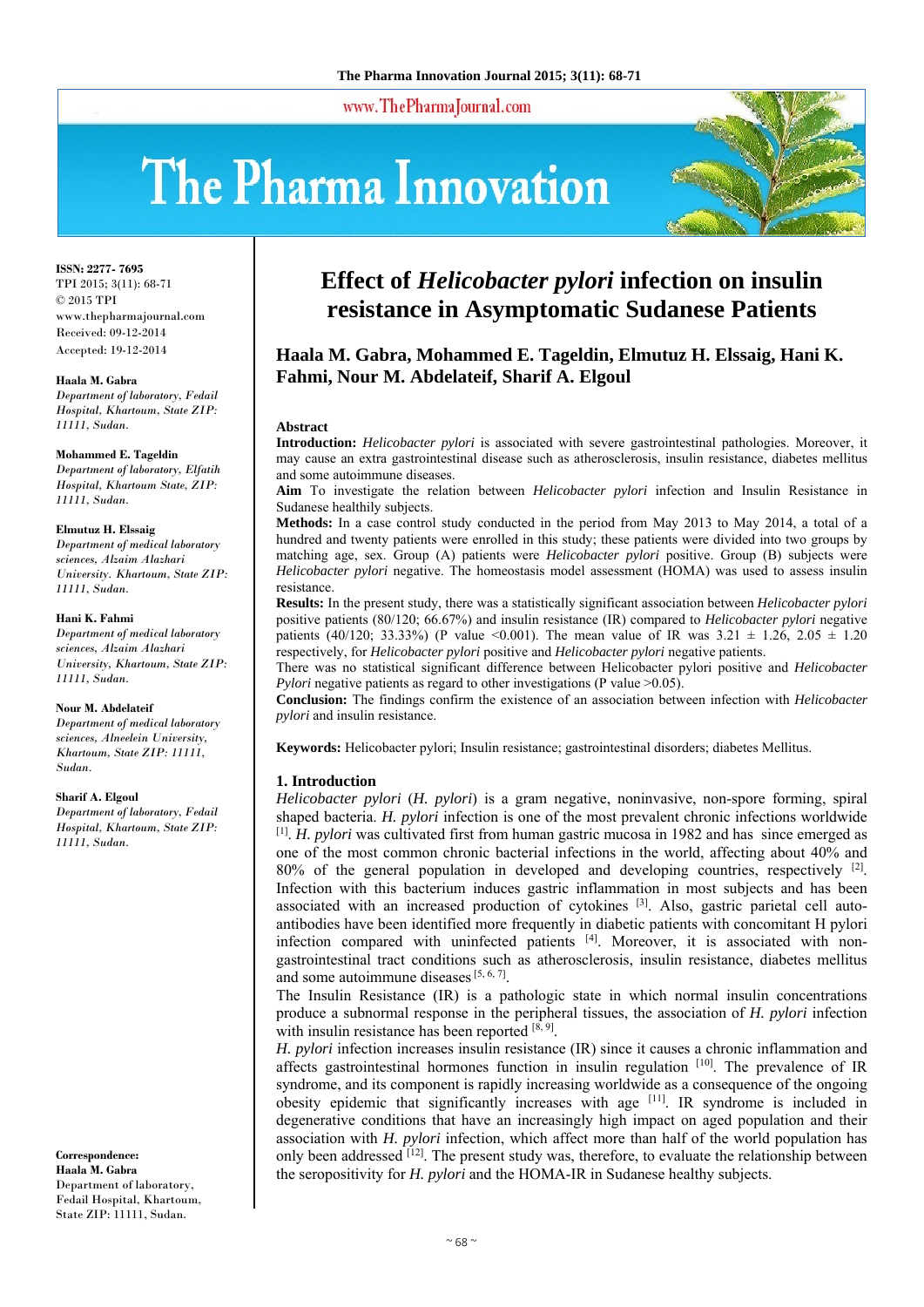# **2. Material and methods**

#### **2.1. Subjects**

The study was conducted from May 2013 to May 2014 at Fedail Hospital and Khartoum Teaching Hospital. A total of a hundred and twenty subjects were enrolled in this study. The participants were divided into two groups according to the presence of H pylori infection. Eighty Patients were H pylori positive and forty patients were H pylori negative.

The local ethics committee approved the study. Before participation, volunteers were fully informed of the nature and purpose of the study and written consent was obtained from each.

#### **2.2. Samples**

Blood samples were obtained following an overnight fasting, samples were withdrawn from a cubital vein into blood tubes, then the serum was separated from the cells by centrifugation at 3000 r/min for 10 min and immediately stored on ice at  $4^{\circ}$ C.

# **2.3. Diagnosis of** *H. pylori* **infection**

*H. pylori* infection was determined using a serologic test with a reported sensitivity and specificity of 99.9% and 97%, respectively. 2 mL of blood was collected, and sera were separated for the determination of H pylori-specific immunoglobulin G antibodies using chromatographic immunoassay (Bio Trancer TM; *H. pylori* Rapid Card). Using control sera, the specimens were tested in duplicate according to the manufacturer's specifications.

#### **2.4. Exclusion criteria**

Exclusion criteria included recent gastrointestinal by-pass surgery, pregnancy, and usage of supplemental vitamins several months prior to the study, *H. pylori* eradication therapy, and H2 receptor antagonist or proton pump inhibitor within the last 4 weeks or nonsteroidal anti-inflammatory drugs (NSAIDs) within the last 2 weeks prior to study, existence of diabetes mellitus, hyperlipidemia, hypertension, coronary artery disease, rheumatoid arthritis, renal disease, smoking, cancer, systemic or local infection.

# **2.5. Biochemical measurements**

#### **2.5.1. Measurement of glucose, lipid profile and Insulin**

Serum glucose concentration was measured by enzymatic glucose oxidase-peroxidase [GOD-POD] using commercial kits in an auto-analyser (C311 -Roche).

Triglyceride, total cholesterol, and high-density lipoprotein cholesterol (HDL-cholesterol) concentrations were measured by enzymatic methods on C311 –Roche). Levels of lowdensity lipoprotein cholesterol (LDL-cholesterol) were calculated by Friedewald formula.

LDL-cholesterol = [total cholesterol-(TG/5)-HDL-cholesterol]. Serum insulin levels were measured using an automated chemiluminescence autoanalyzer (Cobas e 411 Roche®).

#### **2.5.2. Insulin resistance**

The insulin resistance index was calculated on the basis of fasting values for glycaemia and insulinemia, according to the homeostasis model assessment (HOMA) [13].

Insulin resistance (HOMA-IR) = fasting insulinaemia ( $\mu$ U/mL) × fasting glycaemia (mmol/L)/22.5.

#### **2.6. Statistical evaluation**

Data were expressed as mean  $\pm$  standard deviation (SD). The means were compared using Independent sample t. test and a  $p$ -value  $\leq 0.05$  was considered as statistically significant.

#### **3. Results**

In the present study the patients with *H. pylori* positive was 66.7% and patients with *H. pylori* negative was 33.3%. The overall mean age was  $51.63 \pm 10.07$  years. The mean of age was  $50.29 \pm 10.14$  and  $53.52 \pm 9.75$  years old in female and male patients respectively. Demographic characteristic of the subjects are shown in Table 1. There were no statistically significant differences between the two groups with regard to age and gender (P> 0.05) (Table 1). As shown in Table 1.

|                     | <i>H. pylori</i> [Positive][n=80]<br>$Mean \pm SD$ | <i>H. pylori</i> [negative][n=40]<br>$Mean \pm SD$ | <b>P</b> value |
|---------------------|----------------------------------------------------|----------------------------------------------------|----------------|
| Age [Years]         | $51.09 \pm 10.0$                                   | $50.29 \pm 10.14$                                  | 0.08           |
| Sex [Female / Male] | 42/38                                              | 28/12                                              | NA             |
| <b>.</b>            | $\cdot$ $\sim$<br>$\sim$ $\sim$ $\sim$ $\sim$      |                                                    |                |

**Table 1:** Demographic data for *H. pylori* positive and negative group.

NA: not Significant,  $P$  value  $\leq 0.05$  considered significance

There was no statistical significant difference between *H. pylori* positive group and negative group for the investigations as regard the Hb, PCV, Platelet, Creatinine and lipid profile. P value  $>0.05$ .

Table 2: Laboratory findings by Mean  $\pm$  SD for the studied groups (Hb, PCV, Platelet, serum creatinine and lipid profile.

|                         | H. <i>pylori</i> [Positive]<br>$[n=80]$ Mean $\pm$ SD | <i>H. pylori</i> [negative]<br>$[n=40]$ Mean $\pm$ SD | P value |
|-------------------------|-------------------------------------------------------|-------------------------------------------------------|---------|
| $Hb$ [g/dl]             | $13.29 \pm 1.5$                                       | $13.08 \pm 1.4$                                       | 0.46    |
| $PCV$ [%]               | $40.66 \pm 4.32$                                      | $39.48 \pm 4.13$                                      | 0.33    |
| Platelet $[c/mm^3]$     | $259.69 \pm 53.14$                                    | $267.07 \pm 62.43$                                    | 0.50    |
| S. Creatinine [mg/dl]   | $0.80 \pm 0.18$                                       | $0.92 \pm 0.25$                                       | 0.41    |
| S. Cholesterol [mg/dl]  | $170.95 \pm 15.75$                                    | $169.77 \pm 14.67$                                    | 0.69    |
| S. Triglyceride [mg/dl] | $127.56 \pm 25.80$                                    | $119.72 \pm 30.19$                                    | 0.14    |
| $S. HDL-C [mg/dl]$      | $46.44 \pm 8.20$                                      | $44.08 \pm 8.14$                                      | 0.13    |
| $S.$ LDL-C $[mg/d]$     | $99.80 \pm 16.77$                                     | $101.18 \pm 17.80$                                    | 0.67    |

*P* value  $\leq 0.05$  considered significance

There was a statistical significant association between the groups as regard to IR  $(3.21 \pm 1.26 \text{ ng/ml})$ ,  $(2.05 \pm 1.20 \text{ ng/ml})$  respectively, p value <0.001 (Table 3)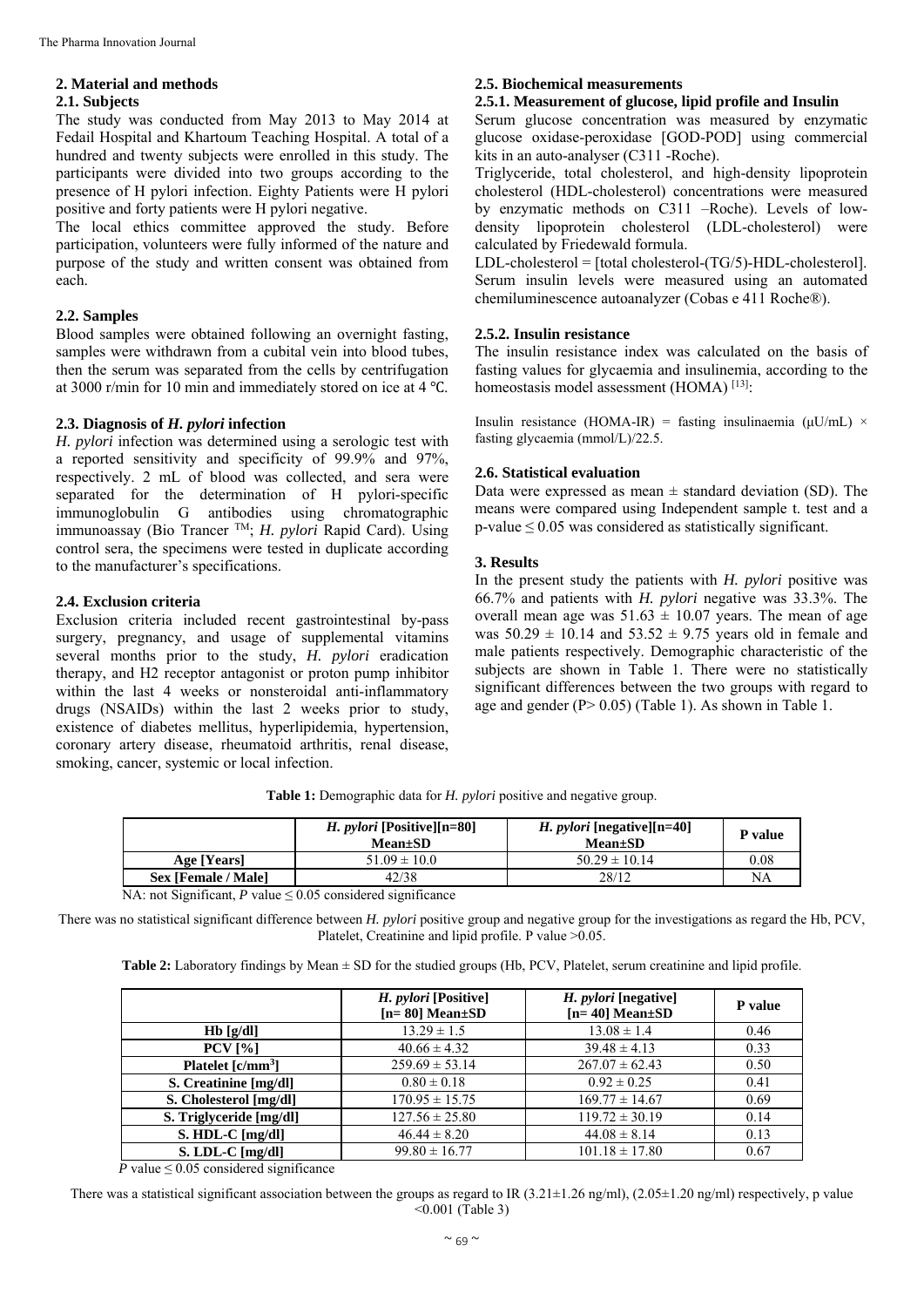**Table 3:** Laboratory findings by Mean  $\pm$  SD for the studied groups (Fasting Blood Glucose, Insulin and insulin resistance

|                                       | <i>H. pylori</i> [Positive]<br>$[n=80]$<br>$Mean \pm SD$ | <i>H. pylori</i> [negative]<br>$[n=40]$<br>$Mean \pm SD$ | P value |
|---------------------------------------|----------------------------------------------------------|----------------------------------------------------------|---------|
| <b>Fasting Blood Glucose [mmol/l]</b> | $5.56 \pm 0.71$                                          | $5.57 \pm 0.46$                                          | 0.54    |
| Insulin [IU/ml]                       | $12.87 \pm 4.52$                                         | $8.38 \pm 4.46$                                          | $0.00*$ |
| <b>HOMA-IR</b>                        | $3.21 \pm 1.26$                                          | $2.05 \pm 1.20$                                          | $0.00*$ |

*P* value  $\leq 0.05$  considered significance

#### **4. Discussion**

Information about the association of insulin resistance with H pylori infection is scarcity available [14, 15]. Aydemir *et al* [8] reported that insulin resistance is significantly related with H pylori infection. However, Park *et al* [15] reported that no improvement in the metabolic parameters including insulin resistance could be observed following eradication of H pylori. The results of this study are in consistent with those of Aydemir *et al.* [14], as this study did not investigate the effect of *H. pylori* eradication on insulin resistance, we were not able to compare these results with those of Park *et al* [15].

HOMA -IR in *H. pylori* positive cases were  $3.21 \pm 1.26$  while it was  $2.05 \pm 1.20$  in *H. pylori* negative cases with a high statistical significant difference between the two groups (P value <0.001)this is consistent with Gen R. *et al*, Ozdem S. *et al* and Gunji T. *et al.* [12, 16, 17]. The explanation for that could be chronic inflammation and an alteration in counter regulatory hormones are deemed responsible for IR pathogenesis. Although the pathogenic link between *H. pylori* infection and IR remains elusive, this infection may influence the pathophysiology of IR  $[18]$ . A significant association between increased oxidative stress and IR was studied with *H. pylori* infection. It has been reported that *H. pylori* infection is associated with increased tissue and systemic oxidative stress that were proposed as the main cause for the development of IR, B cell dysfunction, impaired glucose tolerance and type 2 diabetes mellitus [19] However, others reported that decreased somatostatin and increased gastrin hormone levels in patients with *H. pylori* infection may have a role in the development of IR as somatostatin regulates pancreatic insulin secretion and has an inhibitory effect on insulin release [8, 20]. Moreover, other researchers reported that chronic inflammation promotes platelets activation and platelets – leucocyte aggregations, which were involved in IR <sup>[21]</sup>. In contrary, others stated that there is no association between *H. pylori* infection and IR <sup>[16,</sup>] 22]. The explanations of this difference were due to selection of diabetic and dyslipidemic patients in the study. In addition, the diagnosis of *H. pylori* infection was done by serum *H. pylori* immunoglobulin G antibody and not by histopathological examination of antral biopsies, which is considered as the gold standard diagnostic tool.

# **5. Conclusion**

There was a strong association between *H. pylori* positive and insulin resistant.

Further studies on a large number of patients to prove the association between *H. pylori* and IR and to explore the benefit of *H. pylori* eradication in reduction of IR and vice versa.

# **6. Acknowledgment**

The authors would like to thank all participants who cooperated during the study and Dr. Osman Hassan Musa for his excellent assistance and for allowing the performance of the test in his laboratory.

#### **7. Conflict of interest**

No potential conflicts of interest relevant to this article were reported.

# **8. References**

- 1. Cave DR. Transmission and epidemiology of Helicobacter pylori. Am J Med 1996; 100:12-17.
- 2. Blaser MJ. Helicobacter pylori: its role in disease. Clin Infect Dis 1992; 15:386–393.
- 3. Genta RM. The immunobiology of Helicobacter pylori gastritis. Semin Gastroenterol Dis 1997; 8:2–11.
- 4. Barrio R, Roldan MB, Alonso M, Canton R, Camarero C. Helicobacter pylori infection with parietal cell antibodies in children and adolescents with insulin dependent diabetes mellitus. J Pediatr Endocrinol Metab 1997; 10:511–516.
- 5. Naito Y, Yoshikawa T. Molecular and cellular mechanisms involved in Helicobacter pylori-induced inflammation and oxidative stress. Free Radic Biol Med 2002; 33:323-336.
- 6. Leontiadis GI, Sharma VK, Howden CW. Nongastrointestinal tract associations of Helicobacter pylori infection. Arch Intern Med 1999; 159:925-940.
- 7. Gasbarrini A, Ojetti V, Pitocco D, De Luca A, Franceschi F, Candelli M *et al.* Helicobacter pylori infection in patients affected by insulin dependent diabetes mellitus. Eur J Gastroenterol Hepatol 1998; 10:469-472.
- 8. Aydemir S, Bayraktaroglu T, Sert M, Sokmen C, Atmaca H, Mungan G, Gun BD, Borazan A, Ustundag Y. The effect of Helicobacter pylori on insulin resistance. Dig Dis Sci 2005; 50:2090-2093.
- 9. Gillum RF. Infection with Helicobacter pylori, coronary heart disease, cardiovascular risk factors, and systemic inflammation: the Third National Health and Nutrition Examination Survey. J Natl Med Assoc 2004; 96:1470- 1476.
- 10. Aydemir S, Bayraktaroglu T, Sert M *et al.* The effect of Helicobacter pylori on insulin resistance. Dig Dis Sci 2005; 50:2090-3.
- 11. Razzouk L, Muntner P. Ethnic, gender and age related differences in patients with the metabolic syndrome. Curr Hypertens Rep 2009; 11:127–32.
- 12. Gen R, Demir M, Atasseven H. Effect of H-pylori eradication on insulin resistance, serum lipids and low grade inflammation. South Med J 2010; 103:190-6.
- 13. Matthews DR, Hosker JP, Rudenski AS, Naylor BA, Treacher DF, Turner RC. Homeostasis model assessment: insulin resistance and beta-cell function from fasting plasma glucose and insulin concentrations in man. Diabetologia 1985; 28:412-419.
- 14. Mungan G, Gun BD, Borazan A, Ustundag Y. The effect of Helicobacter pylori on insulin resistance. Dig Dis Sci 2005; 50:2090-2093.
- 15. Park SH, Jeon WK, Kim SH, Kim HJ, Park DI, Cho YK *et al.* Helicobacter pylori eradication has no effect on